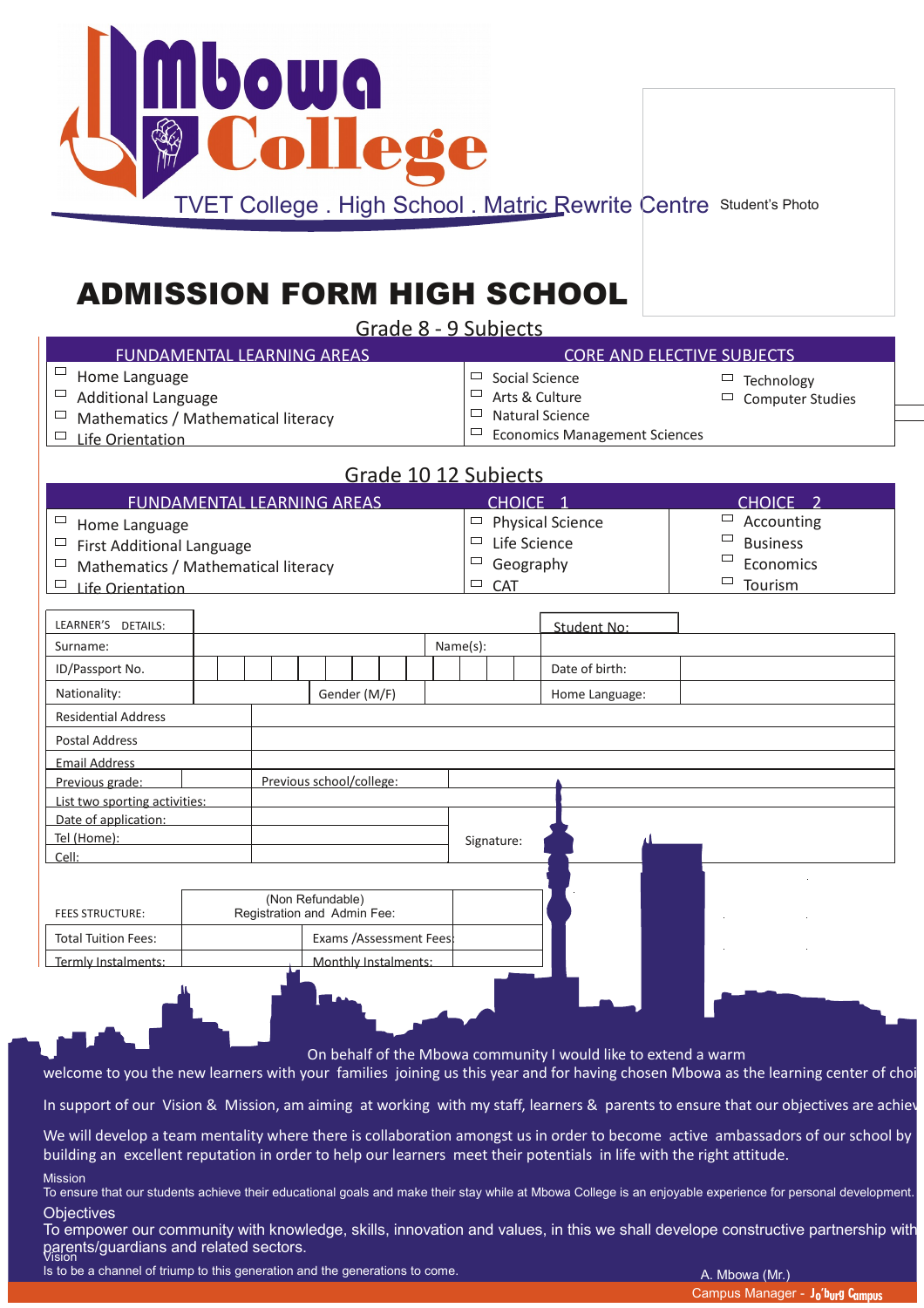## PARENT / GURDIAN / SPONSOR (Party Responsible for Fees Payment Details).

| Title                      |  | Surname |                 | Name(s): |  |       |  |  |  |  |
|----------------------------|--|---------|-----------------|----------|--|-------|--|--|--|--|
| Gender (M/F)               |  |         | ID/Passport No. |          |  |       |  |  |  |  |
| Nationality:               |  |         | Tel(Home).      |          |  | Cell: |  |  |  |  |
| <b>Residential Address</b> |  |         |                 |          |  |       |  |  |  |  |
| Postal Address             |  |         |                 |          |  |       |  |  |  |  |
| <b>Email Address</b>       |  |         |                 |          |  |       |  |  |  |  |

Declaration by Parent or Guardian Form

I the undersigned, The Parent/Gurdian of..............................................................................................................(Learner's Names) Do hereby declare as follows:

- $\bullet$ That the above information is correct and affirm that I will abide by the rules and regulations set by the College as d mentioned in the College prospectus & school diary.
- To abide by decision (s) taken by the College authorities against my child for, insubordination, political involvement behaviour or any other misbehaviour towards any staff or towards fellow learners.
- That in case of any accident or illness, the College authorities may take the child to hospital/nursing home for mediattention depending on the child's condition.
- That I will not hold the College, its staff members or any person acting on its behalf responsible for injuries or death of my child occasioning from events that are accidental in nature.
- That I will not hold the College or any of its staff or Management responsible should my child break bounds and abs the college and fall into any danger as a result.
- $\bullet$ That the documents submitted with this application form as mentioned in the checklist are authentic originals or tr such documents.
- $\bullet$ That as a parent/Guardian I undertake to make annual financial contributions during the parents' General meeting at the College as clearly spelt out in the School Education Act 6, 1995.
- $\bullet$ That I hereby state and declare that should I or my child fail to comply with any of the above conditions fully or partial furnished false documents or incorrect information, the College has the right to strike off the name of my child from and that will be considered a withdrawal of my child from school by me.
- $\bullet$ That I choose and accept English as a medium of instruction for my child.
- $\bullet$ That I understand and undertake that I am fully & legally liable for all fees and other charges payable to the College.

#### Ideminity

I the undersigned, do hereby give permission to the College to allow my child participate in school activities and or offered at Mbowa College be it sports, school promotions and any other legal school activities.

I also hereby undertake to indemnify, hold blameless and absolve Mbowa College, its management, staff members instructed to act on its behalf against and from all or any claims whatsoever that may arise from or in connection w to the property or injury to the person of my child in the course of or arising from such activities, in knowledge that nevertheless took all reasonable precautions to ensure the safety and welfare of my child.

Date: --------------------------- (Signature of Parent/Guardian)-------------------------------------------------------

#### Please Note:

 $\bullet$ All monthly fees installments are calculated from January and are due by the 2nd of each month.

All fees payments should be paid in the school bank account only..

Proof should be presented to the schools accounts department. 
Reference: Student Number & Names

Bank: Standard Bank Account No. 001558609 Branch Code: 2305

### BANKING DETAILS

Account Name: Mbowa Academy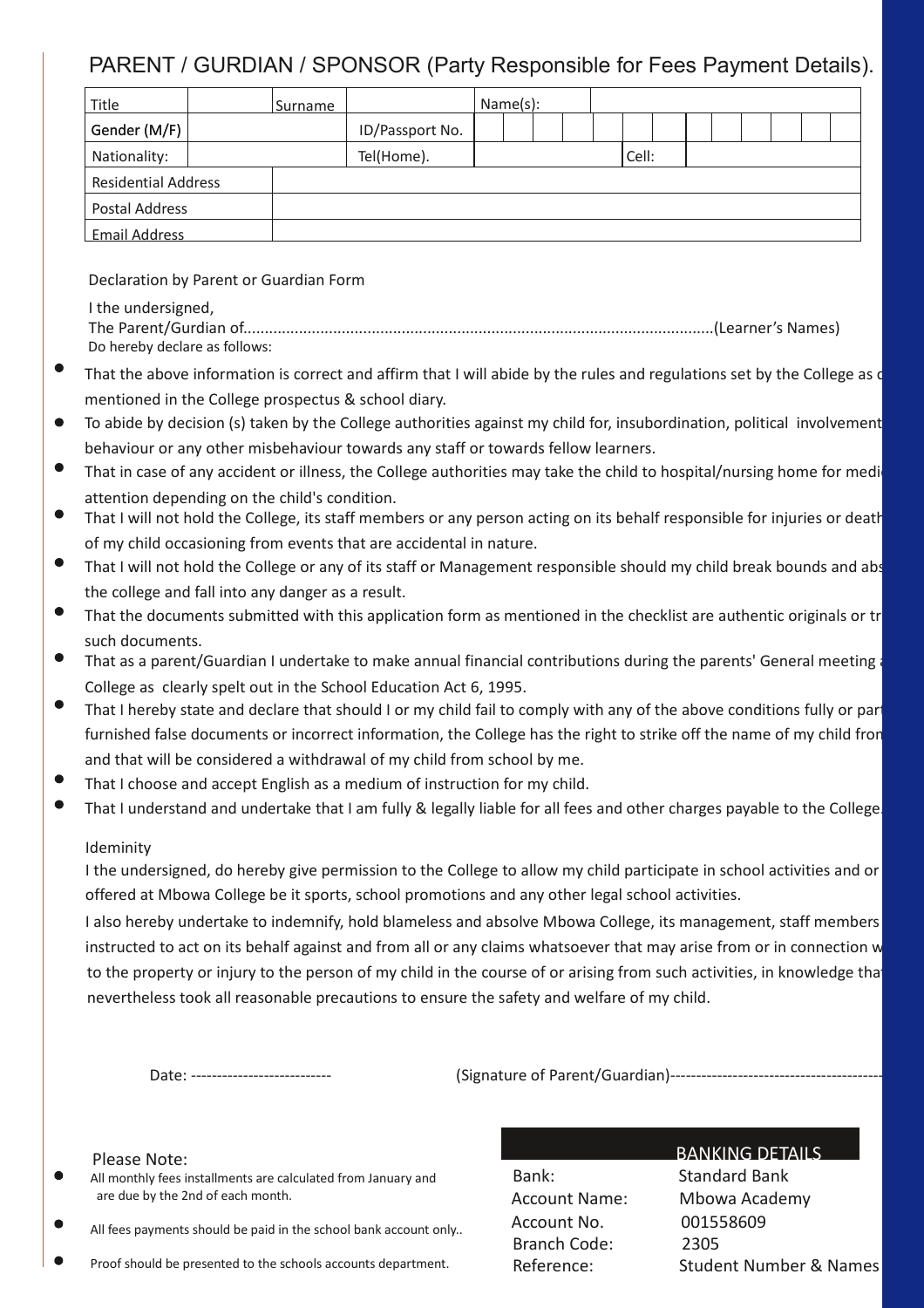|              | <b>Financial Contract:</b>                                                                                                                                                                                                                  |
|--------------|---------------------------------------------------------------------------------------------------------------------------------------------------------------------------------------------------------------------------------------------|
|              |                                                                                                                                                                                                                                             |
|              |                                                                                                                                                                                                                                             |
|              |                                                                                                                                                                                                                                             |
|              |                                                                                                                                                                                                                                             |
|              | Should my child be admitted at Mbowa College, I undertake to pay all my child's school fees as levied by the College as follows;                                                                                                            |
|              | Please tick to indicate how you intend to pay the school fees                                                                                                                                                                               |
|              | Annually (in advance on registration) Termly (payable on or before the 2nd of the first month of each term/semester)                                                                                                                        |
|              | Monthly instalments (payable on or before the second of each month)                                                                                                                                                                         |
|              | I undertake liability to pay the full term/1month fees upfront if my child leaves without giving prior notice in writing to the school.                                                                                                     |
|              | I accept that should I default on payment of any instalment(s) to Mbowa College as they become due, I shall be liable to pay the<br>entire outstanding amount with the penalty and with immediate effect.                                   |
|              | Should I default in paying any amount of fees due to Mbowa College, I shall be liable not only for the outstanding<br>amount but also for the costs incurred if any in trying to recover such amount as between the attorney & the College. |
| Please note. |                                                                                                                                                                                                                                             |
|              | Unless payments are made by the 2nd of each month, tuition maybe suspended until such payments are brought up to date.                                                                                                                      |
|              | The Grace period for fees payment shall be only seven (7) days after the second (2nd) of each month, after which a penalty of<br>R20.00 shall be charged for each day that passes until all outstanding payments are made.                  |
|              | Failure to attend classes for whatever reason shall not entitle any student to a fees reduction or other college charges.                                                                                                                   |
|              |                                                                                                                                                                                                                                             |

- Failure to use/indicate the learner's correct reference details (student No. & surname) when paying fees, will result to such payme reflecting on the fees statement and penalty of R 25% shall be charged for such collections.
- $\bullet$ All monthly fees instalments are calculated from January and are due by the 2nd of each month.

Cancellation of admission and De-registration Policy

This means either party do not wish to continue the engagement; it is important that contents are read & understood carefully.

- $\bullet$ Mbowa College shall be free from all legal and or other claims that may arise as a result of any activities, misinformation, misunderstood or not informed.
- $\bullet$ The College reserves the right to de-register a learner on any grounds that it deems fit following deliberations, learner/parent shall be informed of such a decision, unless the circumstances are such that it becomes costly or impossible to make such communication, but a learner shall be required to stop attending or participating in any school activities.
- $\bullet$  Any learner who upon being successfully admitted later decides to cancel his/her admission, must put such request and reasons in writing a letter addressed to the Principal.
- $\bullet$ For full timers, a term's notice shall be required before a learner leaves and for part timers, a one month notice and payment shall be required. Failure to give such notice shall not exempt a learner from paying fees.
- $\bullet$ A learner intending to cancel his/her admission to Mbowa College must prove that he/she has no outstanding fees or other charges as at the time of the intended cancellation, the College shall not approve any request of cancellation if there is any outstanding fees.

#### REFUNDS:

- $\bullet$ Refunds for whatever payments made to the college shall be done only if a written notice of such a request is submitted to the principal's office within three (3) working days after such payments, beyond that; no refund whatsoever.
- If a request for a refund has been approved by the college, such payments may be done only after seven (7) working days.
- $\bullet$ Refunds shall be made only to the parent/guardian or sponsor who completed and signed the financial contract with proof.

I have read and clearly understood the above financial agreement and the terms that come with it and hereby agree and bind myself to abide by such agreement and its terms and conditions.

Signed at......................................................On this....................day of..............................................20.............

Signature; (Parent/Guardian/Sponsor)...............................................................